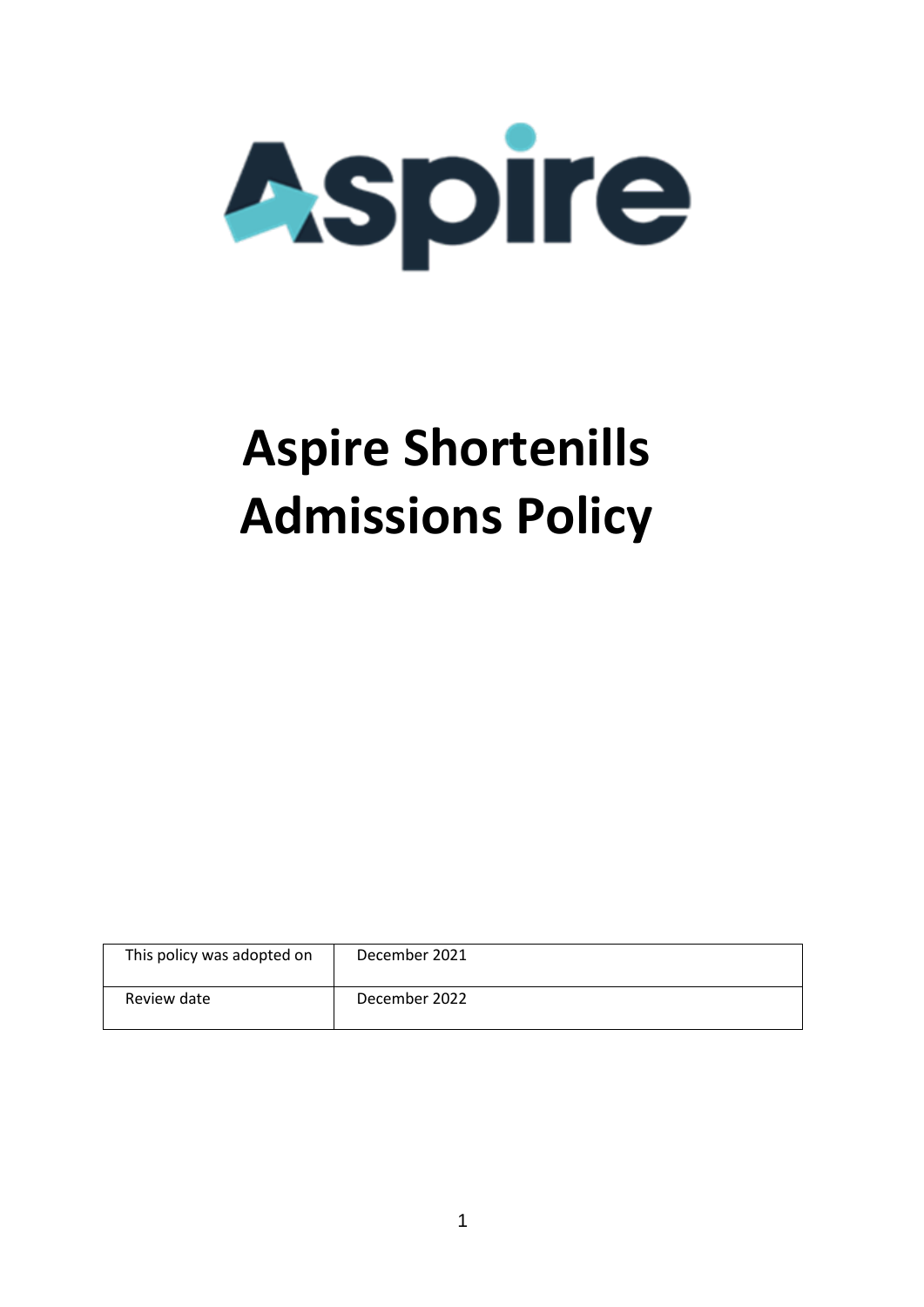# **Contents**

- 1. Purpose and context
- 2. Admissions Criteria
- 3. Organisation of the School
- 4. Funding
- 5. Consultation process
- 6. Visits
- 7. Admissions process

# **1. Purpose and Context**

Aspire Shortenills is a nurture provision led and managed by the Aspire Trust.

Aspire Shortenills accepts new admissions from children who have an Education Health and Care Plan (EHCP). Prior to naming Aspire Shortenills on a child's EHCP the LA must consult with the school over the admission of the individual child and carefully consider the school's response, parental views, and whether the school is suitable for the child given their age, aptitude and SEND, and whether the admission would be provision of efficient education at the school or the efficient use of resources.

Once Aspire Shortenills is named in the EHCP the school is under a legal duty to admit the child, subject to any formal complaint which may be lodged with the Secretary of State for Education.

# **2. Admissions Criteria**

All students admitted to Aspire Shortenills have undergone a statutory assessment and have an EHCP that identifies SEMH as the primary area of need. The student's SEMH difficulties will impact on their ability to maintain emotional wellbeing in all aspects of their life, and they will be students whose needs cannot be met in a mainstream school. Their complex needs will have been identified as requiring additional support in relation to:

- Achieving emotional wellbeing
- Working towards independent self-regulation
- Building relationships with others in order to address attachment needs
- Developing the skills for positive social interactions
- Acquiring the skills that will lead to independent living and positive engagement in the community

The school will meet with representatives from the Local Authority on a regular basis to ascertain the priority order in which the LA would like Aspire Shortenills to admit students. Children who are looked after and those with medical needs will take priority for admission in this process.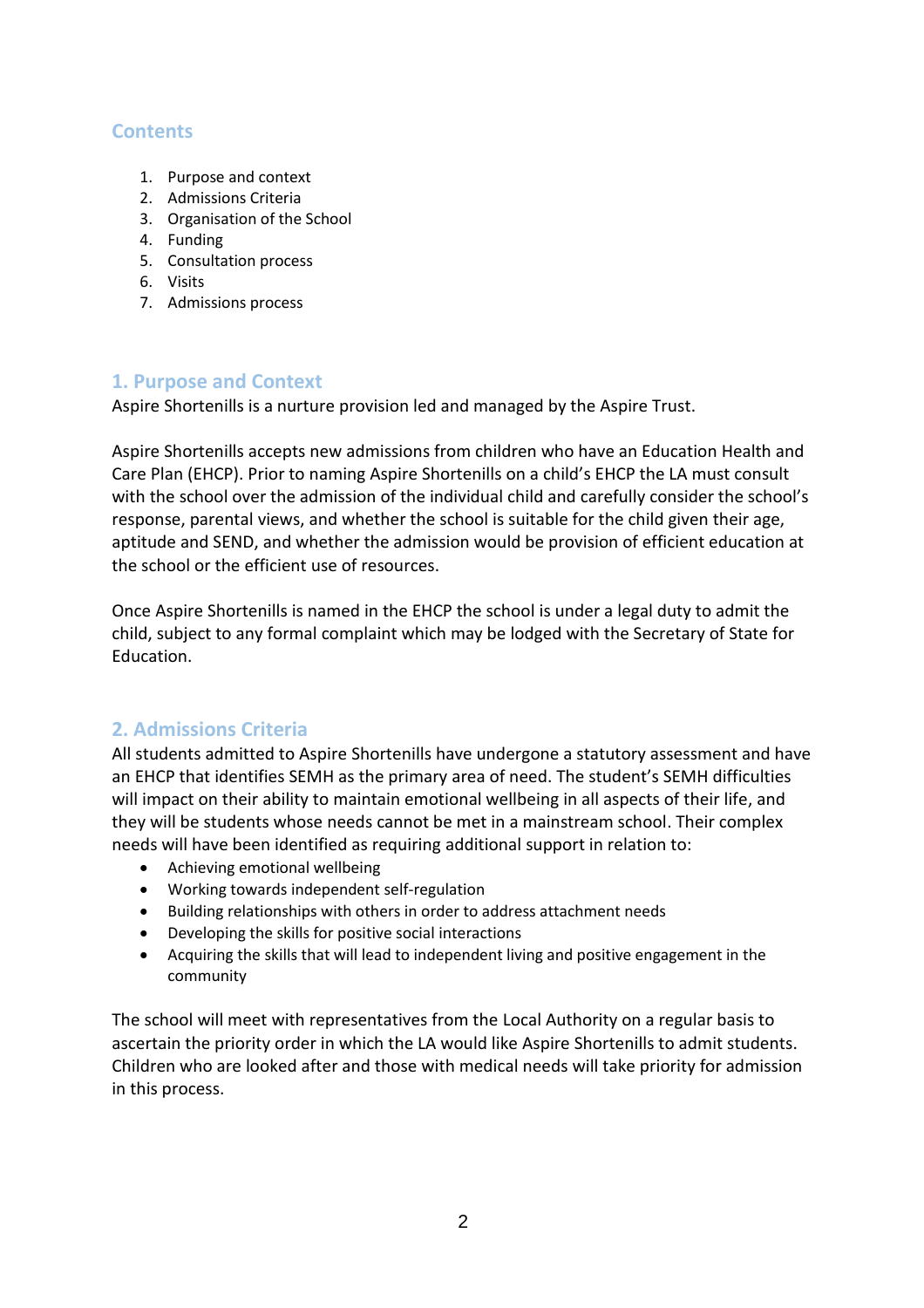# **3. Organisation of the school**

Aspire Shortenills operates an education delivery model based on key stage groups. Due to the staffing structure and design of the building facilities, key stage classes are based in distinct areas. Classes are of up to six students depending on the needs and complexity of the students in the class. The staff:student ratio at this level ensures that students needs can be met and ensures the safety of everyone in the school. The health and safety of students and staff may be seriously compromised if these numbers are exceeded. The Executive Head Teacher's decision about a particular class size is final.

## **4. Funding**

The school receives funding from three sources:

- The Education & Skills Funding Agency provides funding for each stated place at the school up to the Published Admissions Number (PAN). This funding is used by the school to support the educational provision for all children on the school roll.
- The local authority provides "top up" funding, which should reflect the cost of making provision for that child's individual needs in excess of the place funding. This top up funding is agreed between the provider and the commissioner and reviewed as per SLA contracts.
- The school may also receive additional grant funding from other sources, e.g. Pupil Premium.

#### **5. Consultation process**

When Aspire Shortenills is consulted over a proposed placement we will generally take the following approach:

- The Executive Head and the SLT of Shortenills will review the EHCP to assess whether we can meet needs and what impact the admission would have on existing students.
- The Executive Head and the SLT of Shortenills will review the proposed level of funding to assess whether this is appropriate given the needs and the cost of provision required.
- Where appropriate, an observation of the student in their current setting will be undertaken to inform the school's response to consultation.
- In considering the school's position prior to responding, the school will take into account the class size and learning area into which the student would be placed. The school's position is that the maximum class size and learning area size will be defined by the nature and demands of the cohort so far, as it ensures there are no grounds for incompatibility with the provision of efficient education.
- Once a decision has been reached a letter advising of the outcome will be sent to the LA.

Consultation documentation that is incomplete or does not include information from all professionals engaged with a child and/or their family will not be considered and will be returned to the LA. Please note that the 15 day consultation period cannot start until all relevant information has been received. The school reserves the right to reconsider our position in relation to a child's suitability or incompatibility if new information emerges during or post consultation prior to their transition into school.

This consultation process applies to all students, including those moving into Buckinghamshire from another LA, those who move from another LA and already attend specialist provision, and Looked After Children. Aspire Shortenills does not consider any other school to offer "like for like" provision.